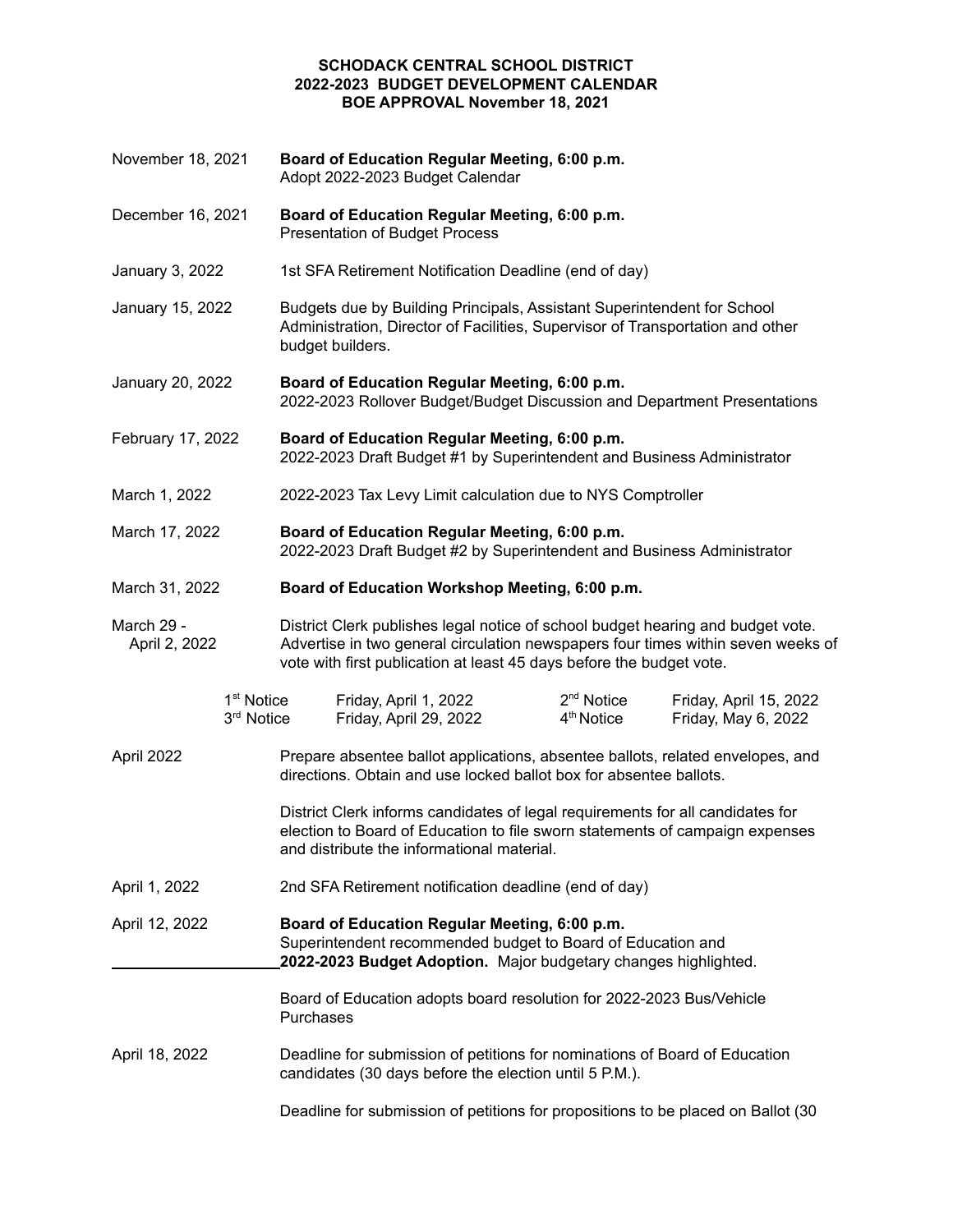days preceding budget vote until 5 P.M.).

 First sworn statement of campaign contributions to be filed with the District Clerk and Commissioner of Education.

- April 19, 2022 candidates on ballot or voting machine. Date of drawing by District Clerk for determination on order by listing of board
- District Clerk must mail an absentee ballot to every qualified voter who requests May 10, 2022 days or later than 7 days prior to the board election/budget vote date. April 20– one and to registered disabled voters. Ballots must be mailed not earlier than 30
- April 25, 2022 the local newspaper for general circulation. Real Property Tax Report Card to SED and School Report Card also submitted to
	- District Clerk must distribute Military Ballots
- April 26, 2022  **Election, Time: TBD** April 26, 2022 **Board of Education Meeting - Questar Administrative Budget Vote and**
- April 29, 2022 available 7 days prior to the budget hearing and 14 days prior to the budget vote). Administrative Salary Disclosures to SED (available to public 7 days prior to budget hearing). Budget statement and required attachments available to the public (must be
- May 2022 Arrange for a notary public to swear in inspectors of elections at the opening of the voting session prior to the budget vote.

 Receive sworn statements by candidates for membership of the Board of Education. Prepare voting machines for board elections and budget vote. District Clerk maintains a list of resident names given an absentee ballot through May 17, 2022

- May 5, 2022 May 5, 2022 **Public Budget Hearing and Meet the Candidates Night, 6:00 p.m.**
- May 11, 2022 voters (after budget hearing and at least 6 days prior to vote). Mail Budget Newsletter that contains the 6-day Budget Notice to all eligible
- May 12-19, 2022 make such list available for public inspection the five days prior to the annual meeting except for Sunday. District Clerk must maintain a list of resident names given an absentee ballot and
- May 12, 2022 to be filed with District Clerk and Commissioner of Education five days prior to the vote date. Second sworn statement of campaign contributions or loans by board candidates

May 17, 2022  **MH Jr/Sr HS Gym, 6 a.m. through 9 p.m. Regular Board of Education Meeting, 7:00 p.m.** May 17, 2022 **Annual meeting – 2022-2023 Budget Vote and Board Elections,**

 May 18, 2022 – June 6, 2022 Final Sworn Statement must be filed within 20 days after the Election.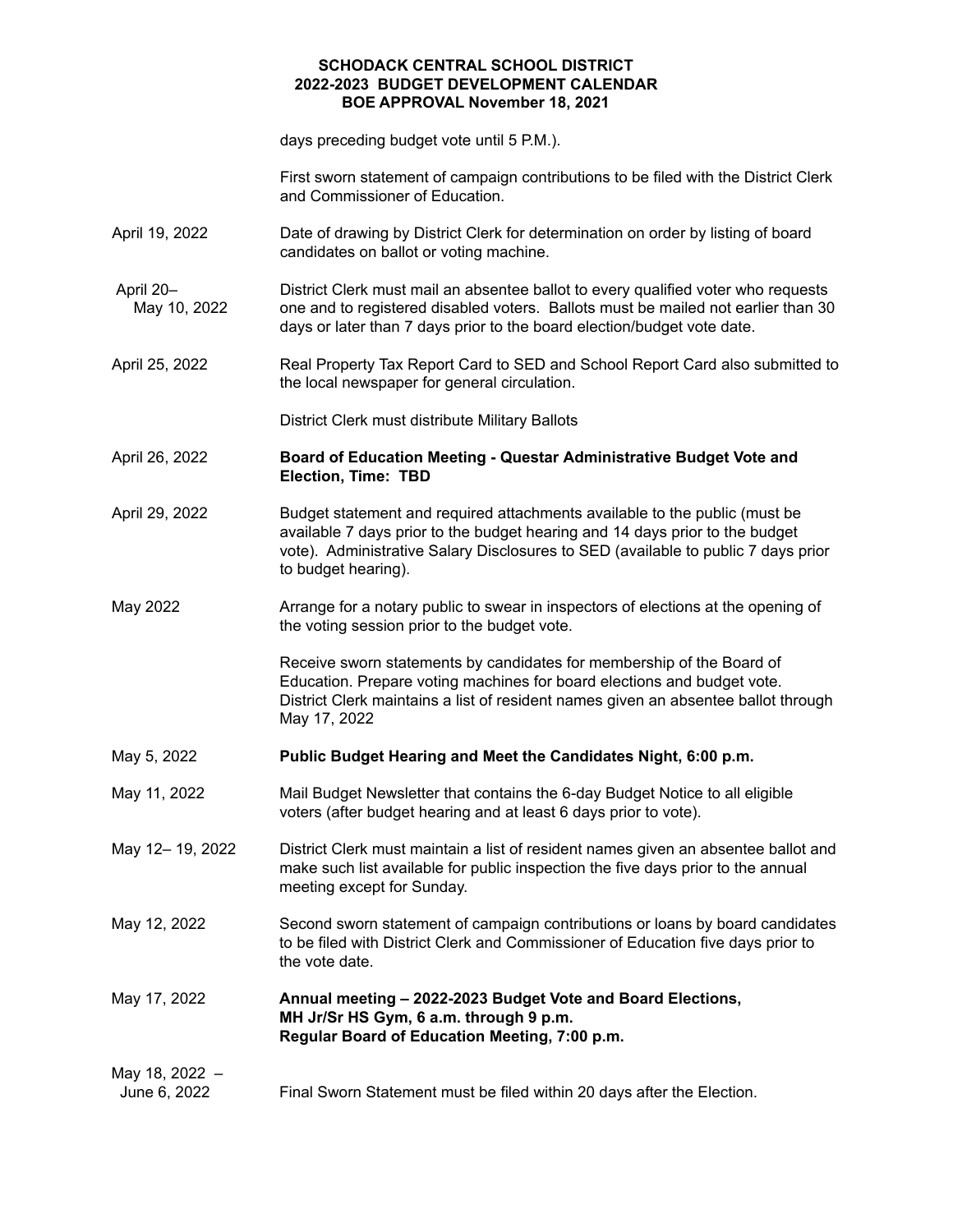Sworn statements of campaign contributions or loans in excess of \$1,000, received before the vote date and not previously reported, to be filed with the District Clerk and Commissioner of Education within twenty-four hours of receipt by board candidates.

- May 25, 2022 Legal notice of adopted budget published by District Clerk.
- June 6, 2022 campaign statement by board candidates. Last date to file with District Clerk and Commissioner of Education final sworn
- July 1, 2022 2022-2023 Budget implemented (unless re-vote is necessary)